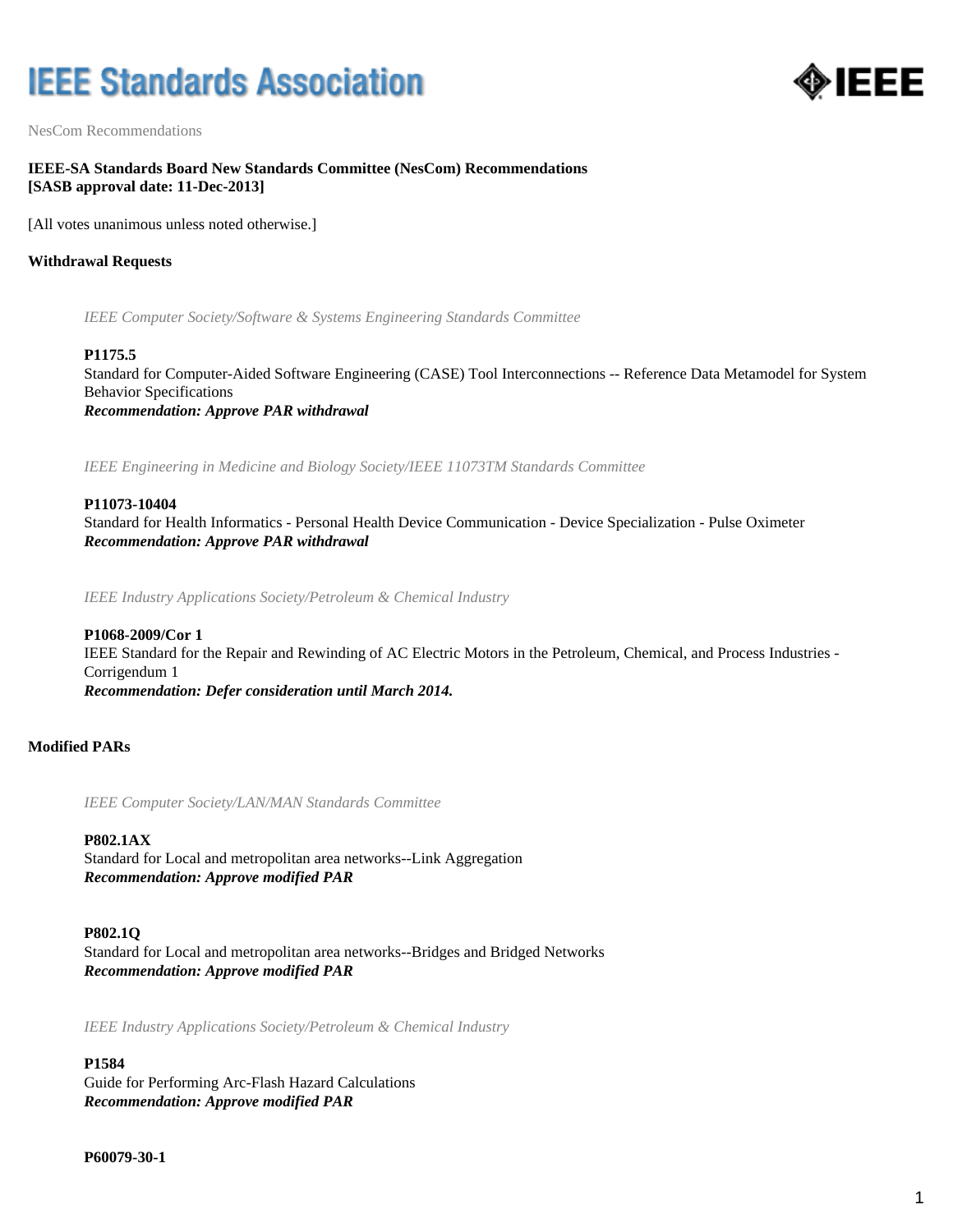Explosive Atmospheres - Part 30-1: Electrical resistance trace heating - General and testing requirements *Recommendation: Approve modified PAR*

*IEEE Nanotechnology Council/Standards Committee*

#### **P62659**

Standard for Large Scale Manufacturing of Nanoelectronics *Recommendation: Approve modified PAR*

*IEEE Power and Energy Society/Electric Machinery*

#### **P117**

Standard Test Procedure for Thermal Evaluation of Systems of Insulating Materials for Random-Wound AC Electric Machinery *Recommendation: Approve modified PAR*

*IEEE Power and Energy Society/Surge Protective Devices/Low Voltage*

#### **PC62.69**

Standard for the Surge Parameters of Isolating Transformers Used in Networking Devices and Equipment *Recommendation: Approve modified PAR*

*IEEE Power and Energy Society/Switchgear*

#### **PC37.010**

Application Guide for AC High-Voltage Circuit Breakers > 1000 Vac Rated on a Symmetrical Current Basis *Recommendation: Approve modified PAR*

*IEEE Power and Energy Society/Transmission and Distribution*

#### **P1895**

Standard for Below-Grade Inspection and Assessment of Corrosion on Steel Transmission, Distribution, and Substation Structures

*Recommendation: Approve modified PAR*

*IEEE Power and Energy Society/Transformers*

#### **PC57.130**

Guide for the Use of Dissolved Gas Analysis Applied to Factory Temperature Rise Tests for the Evaluation of Mineral Oil-Immersed Transformers and Reactors *Recommendation: Approve modified PAR*

**PC57.637**

Guide for the Reclamation of Mineral Insulating Oil and Criteria for Its Use *Recommendation: Approve modified PAR*

*IEEE-SASB Coordinating Committees/SCC31 - Automatic Meter Reading and Energy Management*

#### **P1705**

Protocol Implementation Conformance Statement (PICS) Proforma Standard for IEEE 1701 and IEEE 1377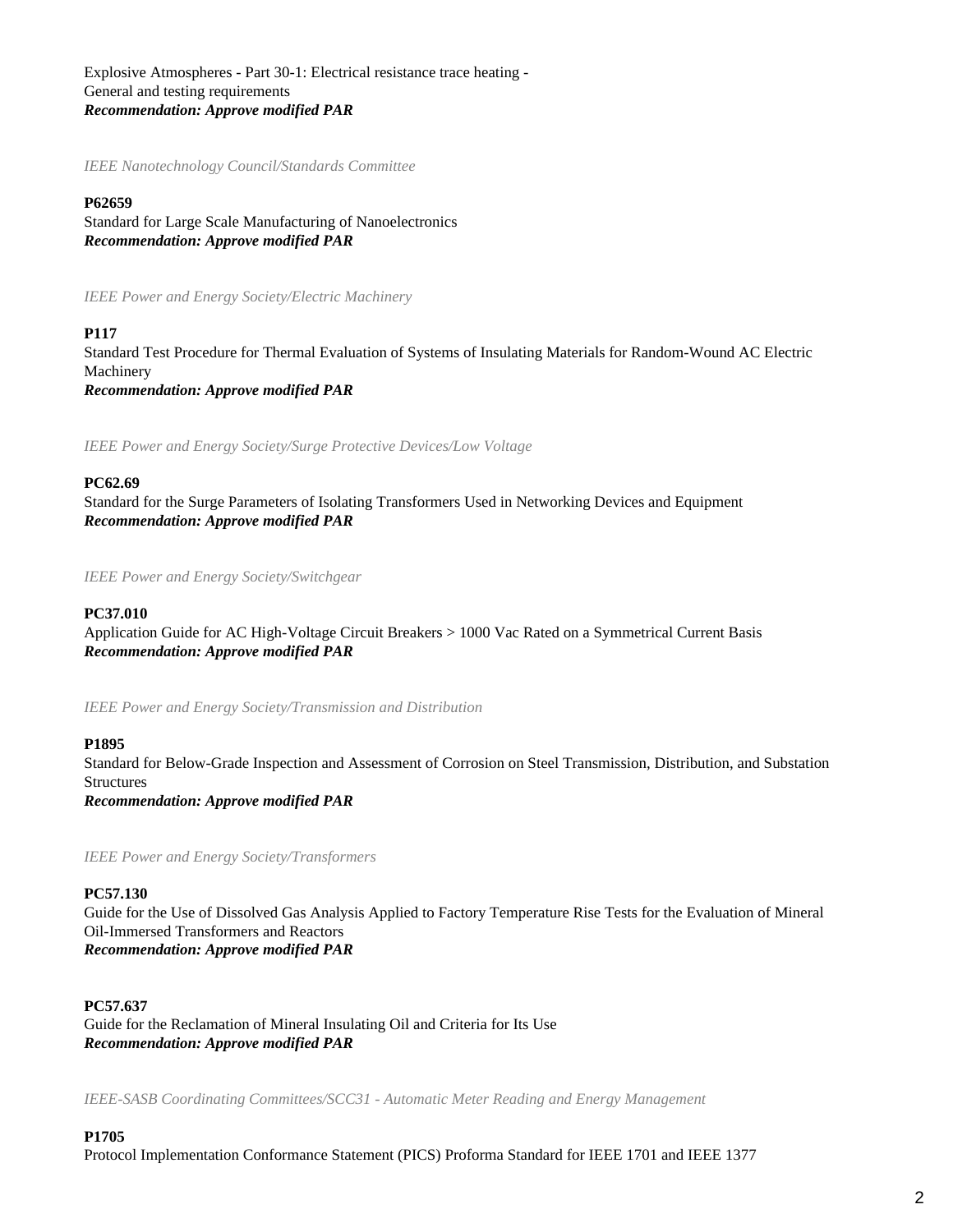#### *Recommendation: Disapprove modified PAR*

#### **Extension Requests**

*IEEE Computer Society/Design Automation*

### **P1735**

Recommended Practice for Encryption and Management of Electronic Design Intellectual Property (IP) *Recommendation: Approve request for an extension until December 2014*

*IEEE Computer Society/LAN/MAN Standards Committee*

#### **P802**

Standard for Local and Metropolitan Area Networks: Overview and Architecture *Recommendation: Approve request for an extension until December 2014*

*IEEE Computer Society/Learning Technology*

#### **P1484.13.3**

Recommended Practice for Learning Technology - ISO 21000-2:2005 Information Technology -- Multimedia Framework (MPEG-21) -- Part 2: Digital Item Declaration Mapping to the Conceptual Model for Resource Aggregation *Recommendation: Approve request for an extension until December 2014*

#### **P1484.13.4**

Recommended Practice for Learning Technology - IMS Content Packaging Information Model (CP) Version 1.2 - Mapping to the Conceptual Model for Resource Aggregation *Recommendation: Approve request for an extension until December 2015*

#### **P1484.13.6**

Recommended Practice for Learning Technology - Open Archives Initiative Object Reuse and Exchange Abstract Model (OAI-ORE) - Mapping to the Conceptual Model for Resource Aggregation *Recommendation: Approve request for an extension until December 2014*

*IEEE Computer Society/Software & Systems Engineering Standards Committee*

#### **P730**

Standard for Software Quality Assurance Processes *Recommendation: Approve request for an extension until December 2014*

*IEEE Computer Society/Test Technology*

#### **P1804**

Standard for Fault Accounting and Coverage Reporting to Digital Modules (FACR) *Recommendation: Approve request for an extension until December 2014*

*IEEE Engineering in Medicine and Biology Society/Standards Committee*

#### **P1708**

Standard for Wearable Cuffless Blood Pressure Measuring Devices *Recommendation: Approve request for an extension until December 2014*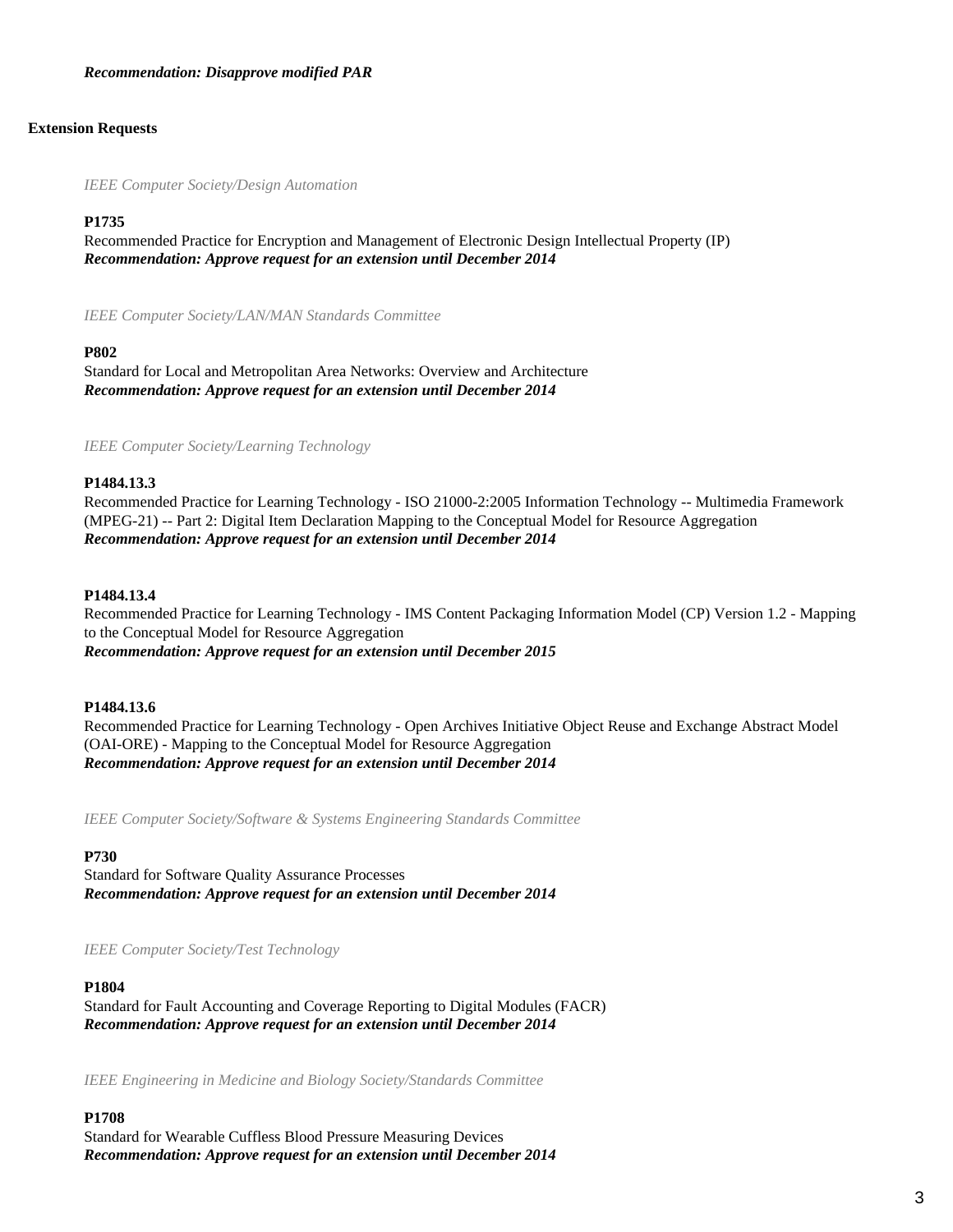*IEEE Electromagnetic Compatibility Society/Standards Development Committee*

# **P1642**

Recommended Practice for Protecting Public Accessible Computer Systems from Intentional EMI *Recommendation: Approve request for an extension until December 2014*

# **P1688**

Standard for Requirements for the Control of Electromagnetic Interference Characteristics of Replaceable Electronic Modules

*Recommendation: Approve request for an extension until December 2014*

*IEEE Industry Applications Society/Petroleum & Chemical Industry*

# **P1566**

Standard for Performance of Adjustable Speed AC Drives Rated 375 kW and Larger *Recommendation: Approve request for an extension until December 2014*

# **P1580.1**

Recommended Practice for Insulated Bus Pipe for Use on Shipboard and Fixed or Floating Platforms *Recommendation: Approve request for an extension until December 2015*

# **P1584**

Guide for Performing Arc-Flash Hazard Calculations *Recommendation: Approve request for an extension until December 2017*

# **P1584.1**

Guide for the Specification of Scope and Deliverable Requirements for an Arc-flash Hazard Calculation Study in Accordance With IEEE 1584 *Recommendation: Approve request for an extension until December 2014*

# **P1716**

Recommended Practice for Managing Natural Disaster Impact on key electrical systems and installations in Petroleum and Chemical Facilities *Recommendation: Approve request for an extension until December 2014*

*IEEE Industry Applications Society/Technical Books Coordinating Committee*

# **P3000**

Recommended Practice for the Engineering of Industrial and Commercial Power Systems *Recommendation: Approve request for an extension until December 2016*

# **P3004.3**

Recommended Practice for the Application of Low-Voltage Fuses in Industrial and Commercial Power Systems *Recommendation: Approve request for an extension until December 2014*

# **P3004.5**

Recommended Practice for the Application of Low-Voltage Circuit Breakers in Industrial and Commercial Power Systems *Recommendation: Approve request for an extension until December 2014*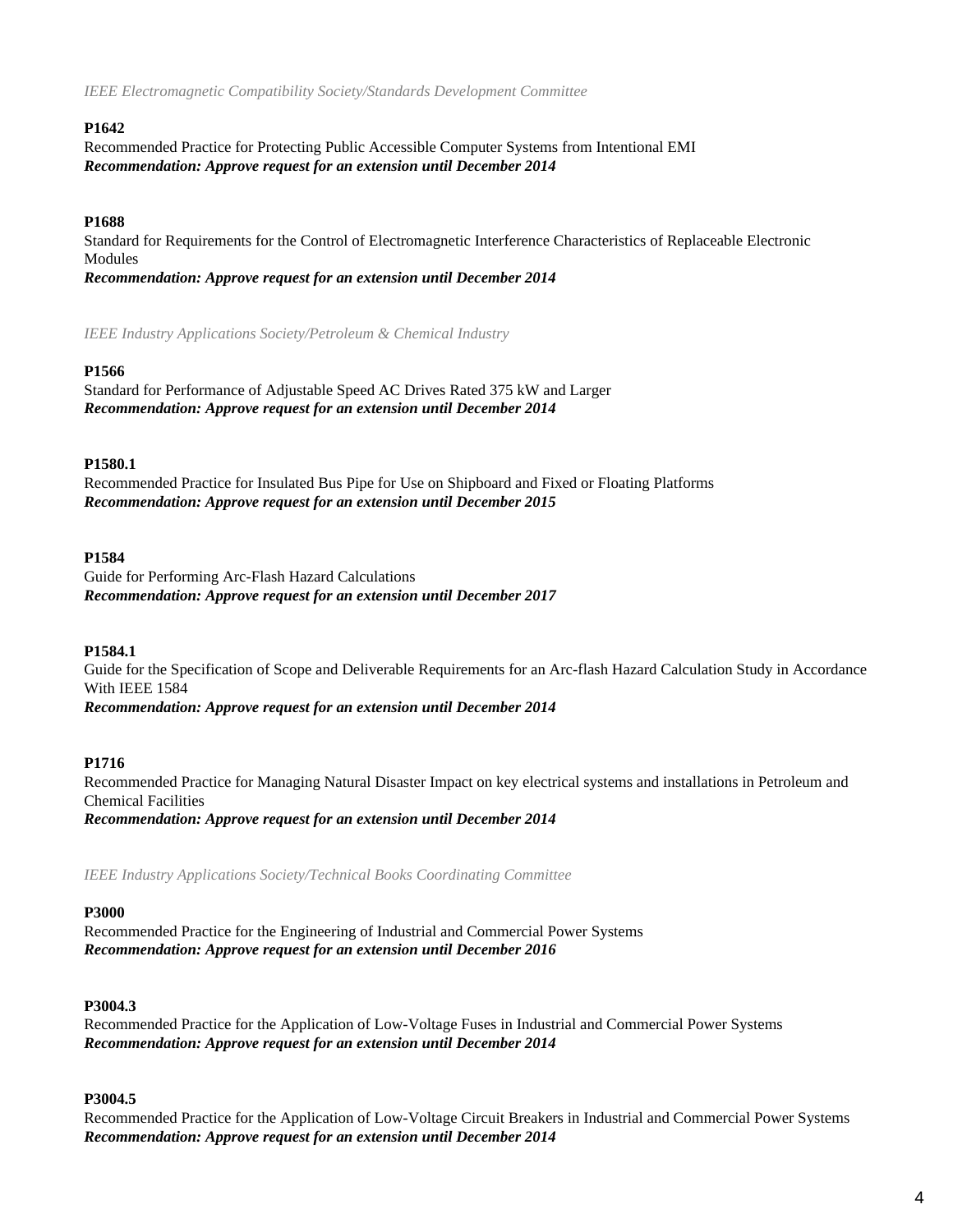*IEEE Power and Energy Society/Energy Development & Power Generation*

# **P421.2**

Guide for Identification, Testing, and Evaluation of the Dynamic Performance of Excitation Control Systems *Recommendation: Approve request for an extension until December 2014*

# **P810**

Standard for Hydraulic Turbine and Generator Shaft Couplings and Shaft Runout Tolerances *Recommendation: Approve request for an extension until December 2014*

# **P1595**

Standard for Designating and Quantifying Green Energy Projects in the Electricity Sector *Recommendation: Approve request for an extension until December 2015*

*IEEE Power and Energy Society/Electric Machinery*

# **P117**

Standard Test Procedure for Thermal Evaluation of Systems of Insulating Materials for Random-Wound AC Electric Machinery *Recommendation: Approve request for an extension until December 2014*

# **P1812**

Guide for Testing Permanent Magnet Machines *Recommendation: Approve request for an extension until December 2014*

*IEEE Power and Energy Society/Insulated Conductors*

# **P575**

Guide for Bonding Sheaths and Shields of Single-Conductor Power Cables Rated 5 - 500 kV *Recommendation: Approve request for an extension until December 2014*

# **P848**

Standard Procedure for the Determination of the Ampacity Derating Factor for Fire-Protected Cable Systems *Recommendation: Approve request for an extension until December 2014*

# **P971**

Guide for the Installation and Removal of Power Cables Installed in Duct Systems *Recommendation: Disapprove request for an extension*

# **P1254**

Guide for Soil Thermal Stability *Recommendation: Approve request for an extension until December 2015*

*IEEE Power and Energy Society/Nuclear Power Engineering*

# **P62582-5**

Nuclear Power Plants - Instrumentation and control important to safety - Electrical equipment condition monitoring methods Part 5: Optical time domain reflectometry

*Recommendation: Approve request for an extension until December 2015*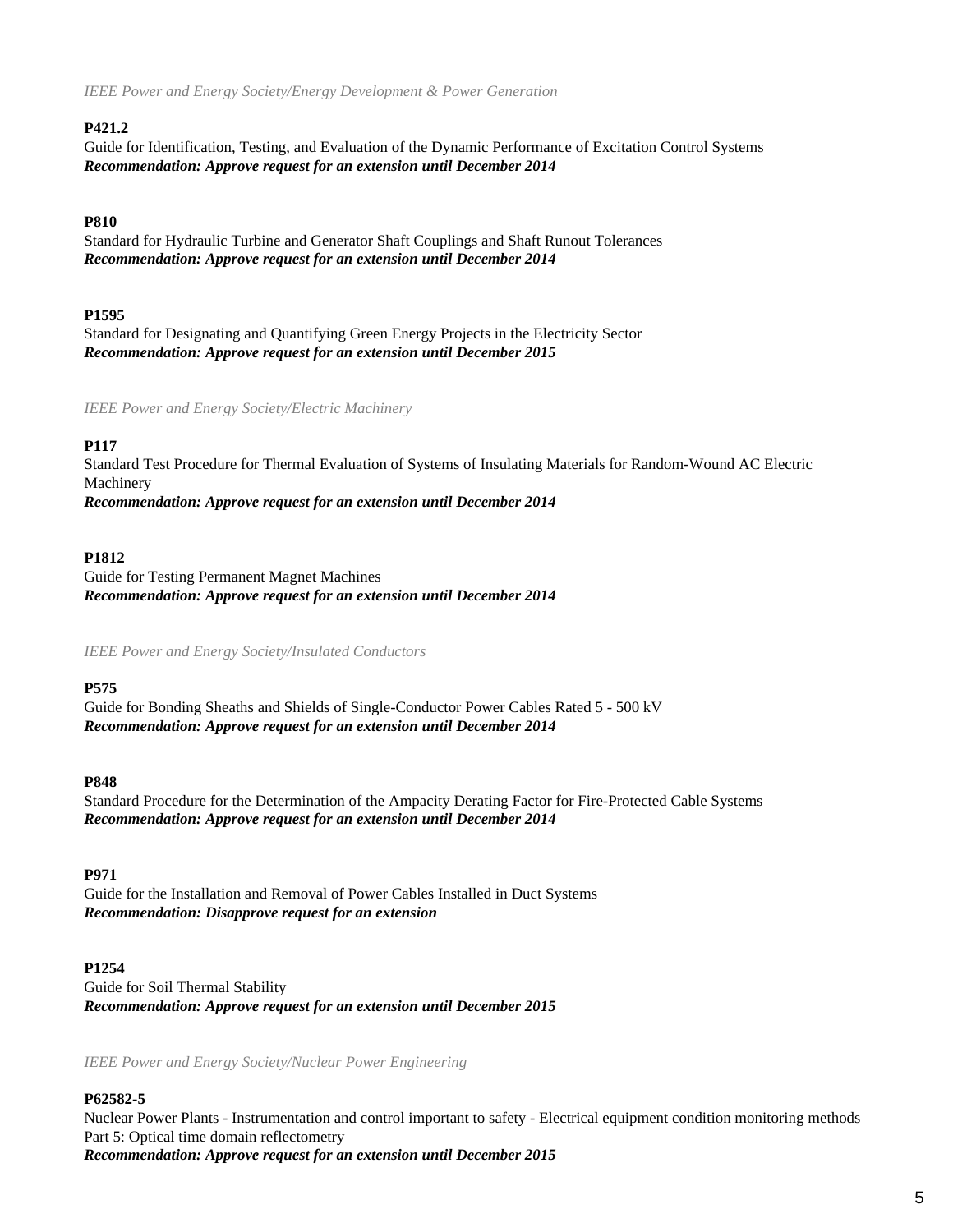*IEEE Power and Energy Society/Power System Analysis, Computing, and Economics Committee*

# **P1729**

Recommended Practice for Electric Power Distribution System Analysis *Recommendation: Approve request for an extension until December 2014*

*IEEE Power and Energy Society/Power System Relaying*

# **PC37.95**

Guide for Protective Relaying of Utility-Consumer Interconnections *Recommendation: Approve request for an extension until December 2014*

# **PC37.98**

Standard for Seismic Qualification Testing of Protective Relays and Auxiliaries for Nuclear Facilities *Recommendation: Approve request for an extension until December 2014*

# **PC57.13.3**

Guide for Grounding of Instrument Transformer Secondary Circuits and Cases *Recommendation: Approve request for an extension until December 2015*

*IEEE Power and Energy Society/Surge Protective Devices/High Voltage*

# **PC62.92.2**

Guide for the Application of Neutral Grounding In Electrical Utility Systems Part II - Synchronous Generator Systems *Recommendation: Approve request for an extension until December 2015*

# **PC62.92.4**

Guide for the Application of Neutral Grounding in Electrical Utility Systems, Part IV - Distribution *Recommendation: Approve request for an extension until December 2014*

# *IEEE Power and Energy Society/Substations*

**P693**

Recommended Practice for Seismic Design of Substations *Recommendation: Approve request for an extension until December 2016*

**PC37.122.1** Guide for Gas-Insulated Substations *Recommendation: Approve request for an extension until December 2014*

# **PC37.122.4**

Application and User Guide for Gas-Insulated Transmission Lines (GIL), Rated 72.5 kV and Above *Recommendation: Approve request for an extension until December 2014*

*IEEE Power and Energy Society/Switchgear*

# **PC37.010**

Application Guide for AC High-Voltage Circuit Breakers > 1000 Vac Rated on a Symmetrical Current Basis *Recommendation: Approve request for an extension until December 2015*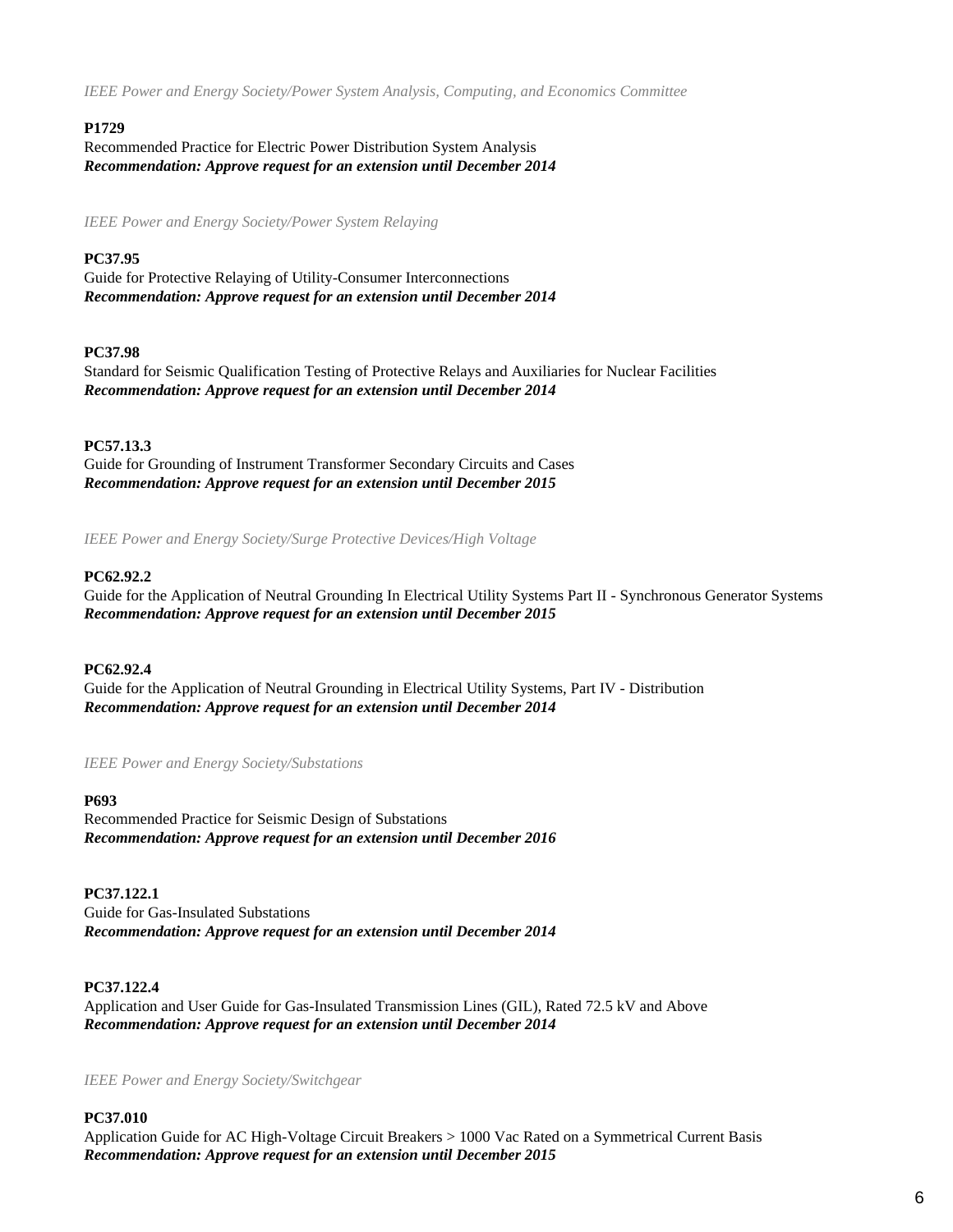**PC37.30.2** Guide for Wind Loading Evaluation of High Voltage (>1000 V) Air Break Switches *Recommendation: Approve request for an extension until December 2015*

*IEEE Power and Energy Society/Transmission and Distribution*

# **P519**

Recommended Practices and Requirements for Harmonic Control in Electric Power Systems *Recommendation: Approve request for an extension until December 2014*

**P1564** Guide for Voltage Sag Indices *Recommendation: Approve request for an extension until December 2014*

*IEEE Power and Energy Society/Transformers*

**P65700-19-03** Standard for Bushings for DC application *Recommendation: Approve request for an extension until December 2014*

*IEEE-SASB Coordinating Committees/SCC20 - Test and Diagnosis for Electronic Systems*

# **P1232.3**

Guide for the Use of Artificial Intelligence Exchange and Service Tie to All Test Environments (AI-ESTATE) *Recommendation: Approve request for an extension until December 2014*

*IEEE-SASB Coordinating Committees/SCC21 - Fuel Cells, Photovoltaics, Dispersed Generation, and Energy Storage*

# **P1361**

Guide for Selection, Charging, Test and Evaluation of Lead-Acid Batteries Used in Stand-Alone Photovoltaic (PV) Systems *Recommendation: Approve request for an extension until December 2014*

*IEEE-SASB Coordinating Committees/SCC31 - Automatic Meter Reading and Energy Management*

#### **P1705**

Standard for Compliance Testing to Utility Industry Metering Communications Protocol Standards *Recommendation: Disapprove request for an extension*

*IEEE-SASB Coordinating Committees/SCC40 - Earth Observation*

#### **P2030.1**

Guide for Electric-Sourced Transportation Infrastructure *Recommendation: Approve request for an extension until December 2015*

*IEEE Vehicular Technology Society/Rail Transportation Standards Committee*

# **P1653.5**

Recommended Practice for Controlled Rectifiers for Traction Power Substation Applications *Recommendation: Disapprove request for an extension*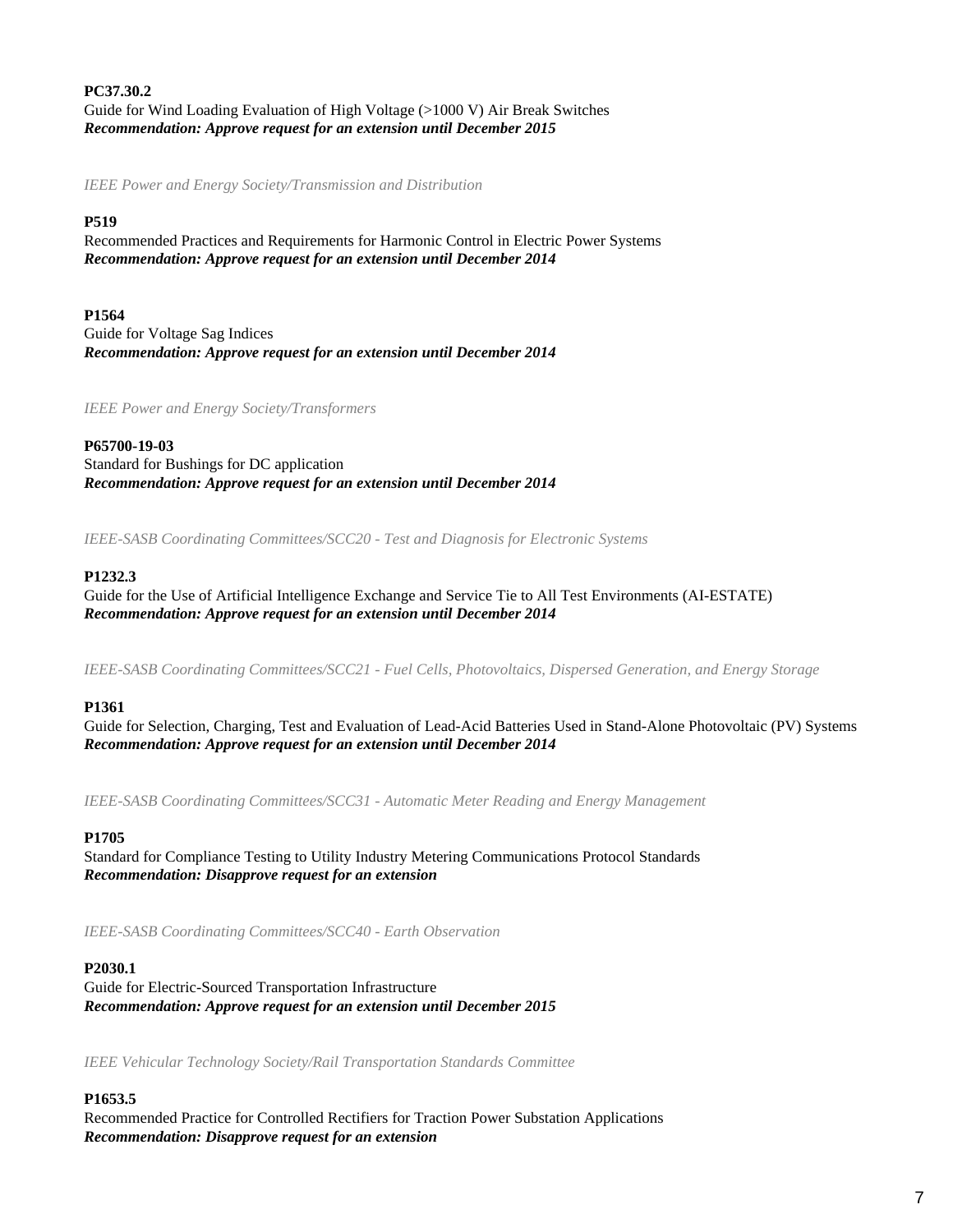#### **P1653.6**

Recommended Practice for Grounding of Direct Current Equipment Enclosures in Traction Power Distribution Facilities *Recommendation: Approve request for an extension until December 2014*

#### **New PARs**

*IEEE-SA Board of Governors/Corporate Advisory Group*

#### **P2404**

Standard for Power Plant De-Nitrogen Oxide (DeNOx) Plate-type Catalyst *Recommendation: Approve new PAR until December 2017*

*IEEE Computer Society/Design Automation*

#### **P1666.1**

SystemC Analog/Mixed-Signal (AMS) extensions Language Reference Manual *Recommendation: Approve new PAR until December 2017*

#### **P2401**

Standard Format for LSI-Package-Board Interoperable Design *Recommendation: Approve new PAR until December 2017*

*IEEE Computer Society/LAN/MAN Standards Committee*

#### **P802.3br**

Standard for Ethernet Amendment Specification and Management Parameters for Interspersing Express Traffic *Recommendation: Approve new PAR until December 2017*

#### **P802.3bt**

Standard for Ethernet Amendment: Physical Layer and Management Parameters for DTE Power via MDI over 4-Pair *Recommendation: Approve new PAR until December 2017*

#### **P802.3bu**

Standard for Ethernet Amendment: Physical Layer and Management Parameters for 1-Pair Power over Data Lines *Recommendation: Approve new PAR until December 2017*

*IEEE Computer Society/Standards Activities Board*

#### **P1857.4**

Standard for 2nd Generation IEEE 1857 Video Coding *Recommendation: Approve new PAR until December 2017*

#### **P1857.5**

Standard for Advanced Mobile Speech and Audio *Recommendation: Approve new PAR until December 2017*

#### **P1857.6**

Standard for Digital Media Content Description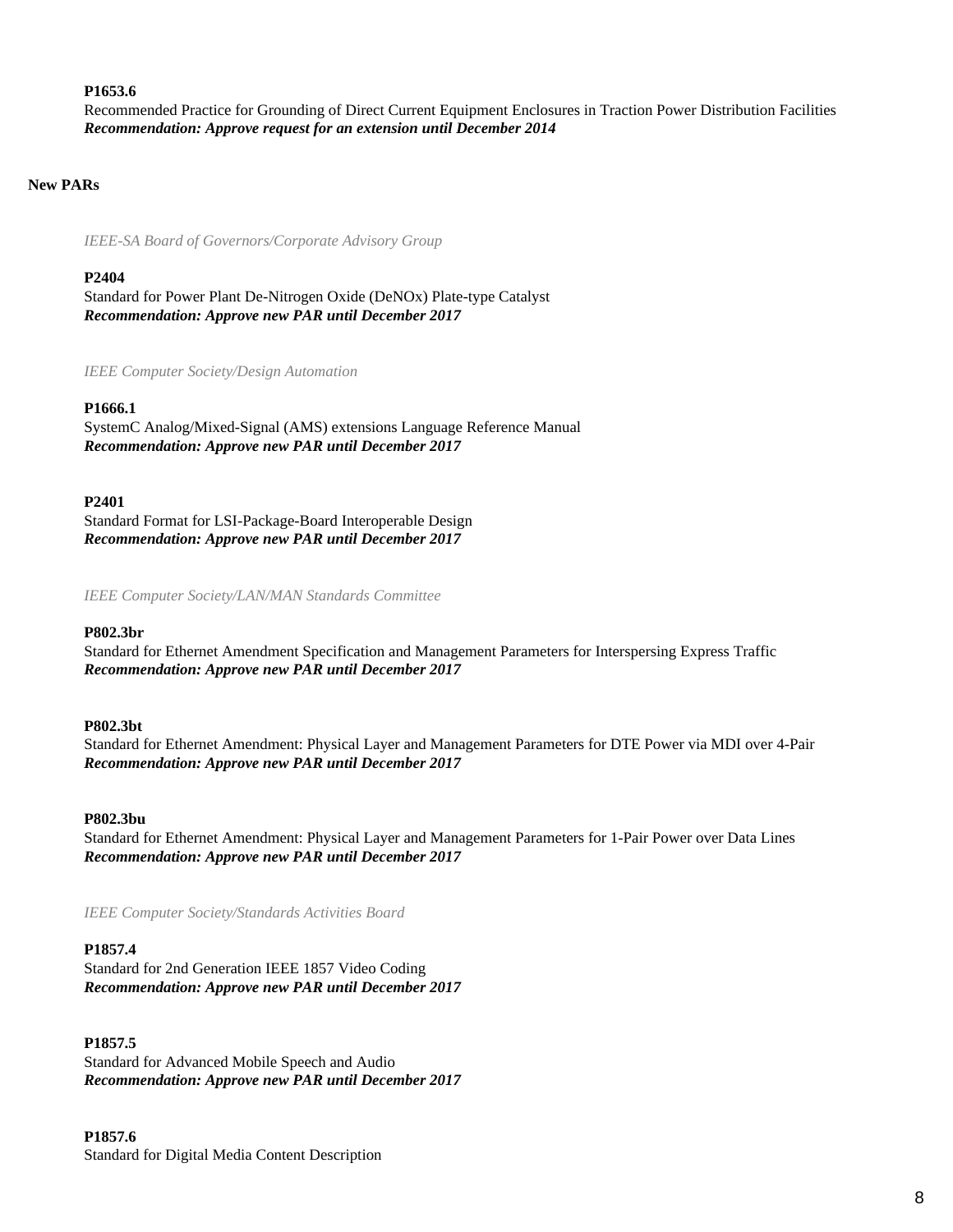# *Recommendation: Approve new PAR until December 2017*

*IEEE Communications Society/Power Line Communications*

# **P1905.1a**

Standard for a Convergent Digital Home Network for Heterogeneous Technologies Amendment: Support of new MAC/PHYs and enhancements *Recommendation: Approve new PAR until December 2017*

*IEEE Electron Devices Society/Microelectromechanical Systems (MEMS) Standards Development Committee*

#### **P2700**

Standard for Sensor Performance Parameter Definitions *Recommendation: Conditionally Approve new PAR until December 2017; conditional upon SASB acceptance of the Sponsor P&P*

*IEEE Industry Applications Society/Technical Books Coordinating Committee*

#### **P3004.4**

Recommended Practice for the Application of Medium- and High-Voltage Fuses in Industrial and Commercial Power Systems

*Recommendation: Approve new PAR until December 2017*

#### **P3006.2**

Recommended Practice for Evaluating the Reliability of Existing Industrial and Commercial Power Systems *Recommendation: Approve new PAR until December 2017*

# **P3006.3**

Recommended Practice for Determining the Impact of Preventative Maintenance on the Reliability of Industrial and Commercial Power Systems *Recommendation: Approve new PAR until December 2017*

*IEEE Instrumentation and Measurement Society/TC9 - Sensor Technology*

#### **P2402**

Standard Design Criteria of Complex Virtual Instruments for Ocean Observation *Recommendation: Approve new PAR until December 2017*

*IEEE Power and Energy Society/Stationary Batteries Committee*

#### **P2405**

Standard for the Design of Battery Chargers Used in Stationary Applications *Recommendation: Conditionally Approve new PAR until December 2017; conditional upon the receipt of a signed MOU with NEMA*

*IEEE Power and Energy Society/Surge Protective Devices/Low Voltage*

# **PC62.42.3**

Guide for the Application of Surge-Protective Components in Surge Protective Devices and Equipment Ports - Part 3 Silicon PN-Junction Clamping Diodes *Recommendation: Approve new PAR until December 2017*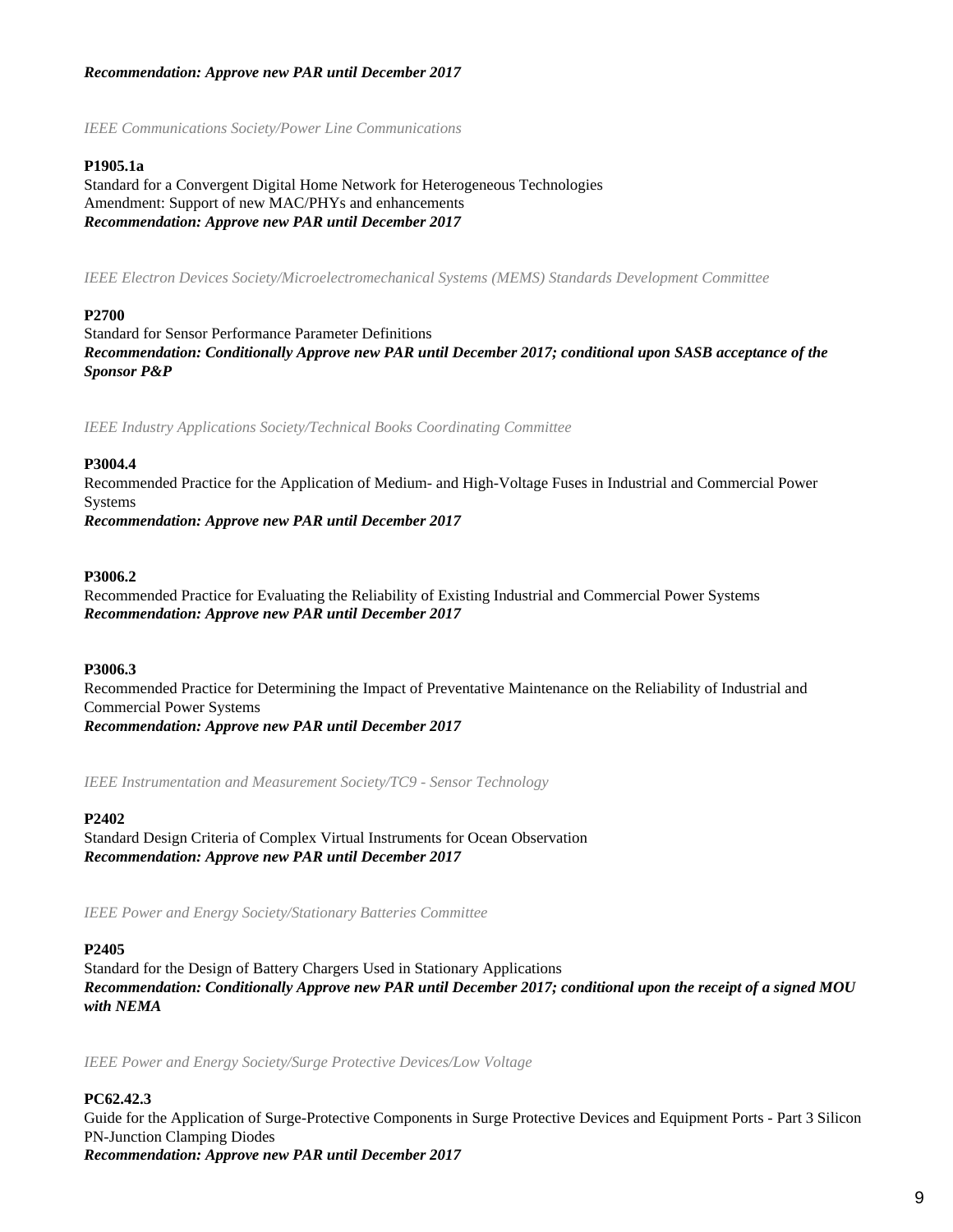# **PC62.42.4**

Guide for the Application of Surge-Protective Components in Surge Protective Devices and Equipment Ports - Part 4 Thermally Activated Current Limiters *Recommendation: Approve new PAR until December 2017*

*IEEE Power and Energy Society/Switchgear*

# **PC37.62**

Standard for Pad Mounted, Dry Vault, Submersible Fault, and Overhead Fault Interrupters for alternating current systems up to 38 kV

*Recommendation: Approve new PAR until December 2017*

*IEEE Power and Energy Society/Transmission and Distribution*

#### **P1882**

Guide for Establishing, Benchmarking, and Maintaining a Working Program for Energized Transmission Lines *Recommendation: Approve new PAR until December 2017*

*IEEE Power and Energy Society/Transformers*

#### **PC57.13.8**

Standard Requirements for Station Service Voltage Transformers *Recommendation: Approve new PAR until December 2017*

*IEEE-SASB Coordinating Committees/SCC20 - Test and Diagnosis for Electronic Systems*

#### **P1641.1a**

Guide for the Use of IEEE Std 1641, IEEE Standard for Signal and Test Definition Amendment to add Guidelines for producing reusable Test Signal Frameworks (TSFs) for use on platforms utilizing Automatic Test Markup Language (ATML) *Recommendation: Approve new PAR until December 2017*

*IEEE-SASB Coordinating Committees/SCC21 - Fuel Cells, Photovoltaics, Dispersed Generation, and Energy Storage*

#### **P2030.2.1**

Guide for Design, Operation, and Maintenance of Battery Energy Storage Systems, both Stationary and Mobile, and Applications Integrated with Electric Power Systems *Recommendation: Approve new PAR until December 2017*

*IEEE Vehicular Technology Society/Intelligent Transportation Systems*

#### **P2030.1.1**

Standard Technical Specifications of a DC Quick Charger for Use with Electric Vehicles *Recommendation: Approve new PAR until December 2017. [Vote: Yes=4, No=2, Abstain=2]*

# **PARs for the Revision of Standards**

*IEEE Computer Society/Design Automation*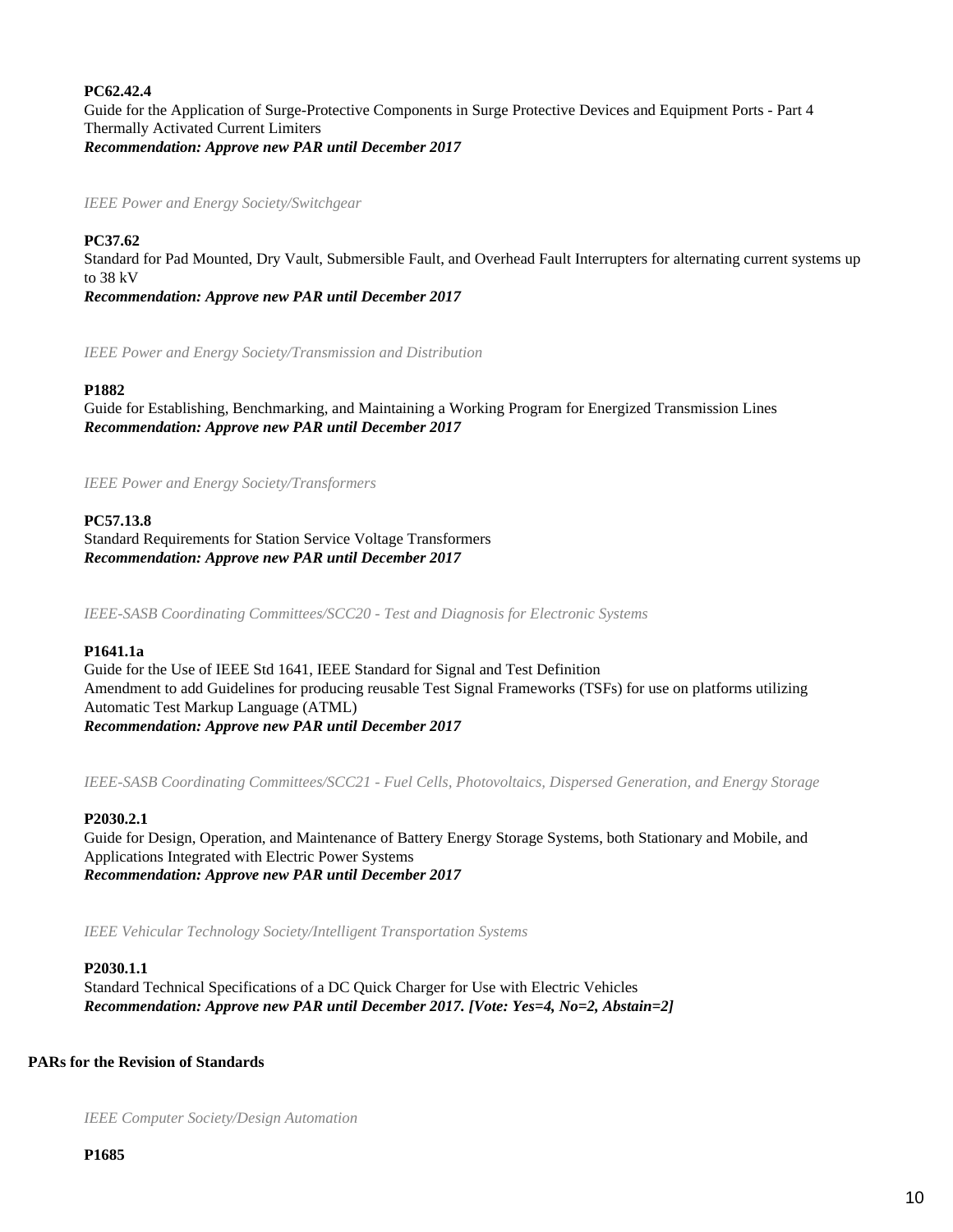Standard for IP-XACT, Standard Structure for Packaging, Integrating, and Reusing IP within Tool Flows *Recommendation: Approve PAR for the revision of a standard until December 2017*

*IEEE Industry Applications Society/Petroleum & Chemical Industry*

# **P1068**

Standard for the Repair and Rewinding of AC Electric Motors in the Petroleum, Chemical, and Process Industries *Recommendation: Defer consideration until March 2014*

# **P80005-1**

Utility Connections in Port--Part 1: High Voltage Shore Connection (HVSC) Systems--General requirements *Recommendation: Approve PAR for the revision of a standard until December 2017*

*IEEE Power and Energy Society/Nuclear Power Engineering*

# **P60780-323**

Qualification of Electrical Equipment Important to Safety for Nuclear Facilities *Recommendation: Approve PAR for the revision of a standard until December 2017*

*IEEE Power and Energy Society/Power System Relaying*

# **PC37.116**

Guide for Protective Relay Application to Transmission-Line Series Capacitor Banks *Recommendation: Approve PAR for the revision of a standard until December 2017*

# **PC57.13.1**

Guide for Field Testing of Relaying Current Transformers *Recommendation: Approve PAR for the revision of a standard until December 2017*

*IEEE Power and Energy Society/Surge Protective Devices/High Voltage*

# **PC62.11**

Standard for Metal-Oxide Surge Arresters for AC Power Circuits (> 1 kV) *Recommendation: Approve PAR for the revision of a standard until December 2017*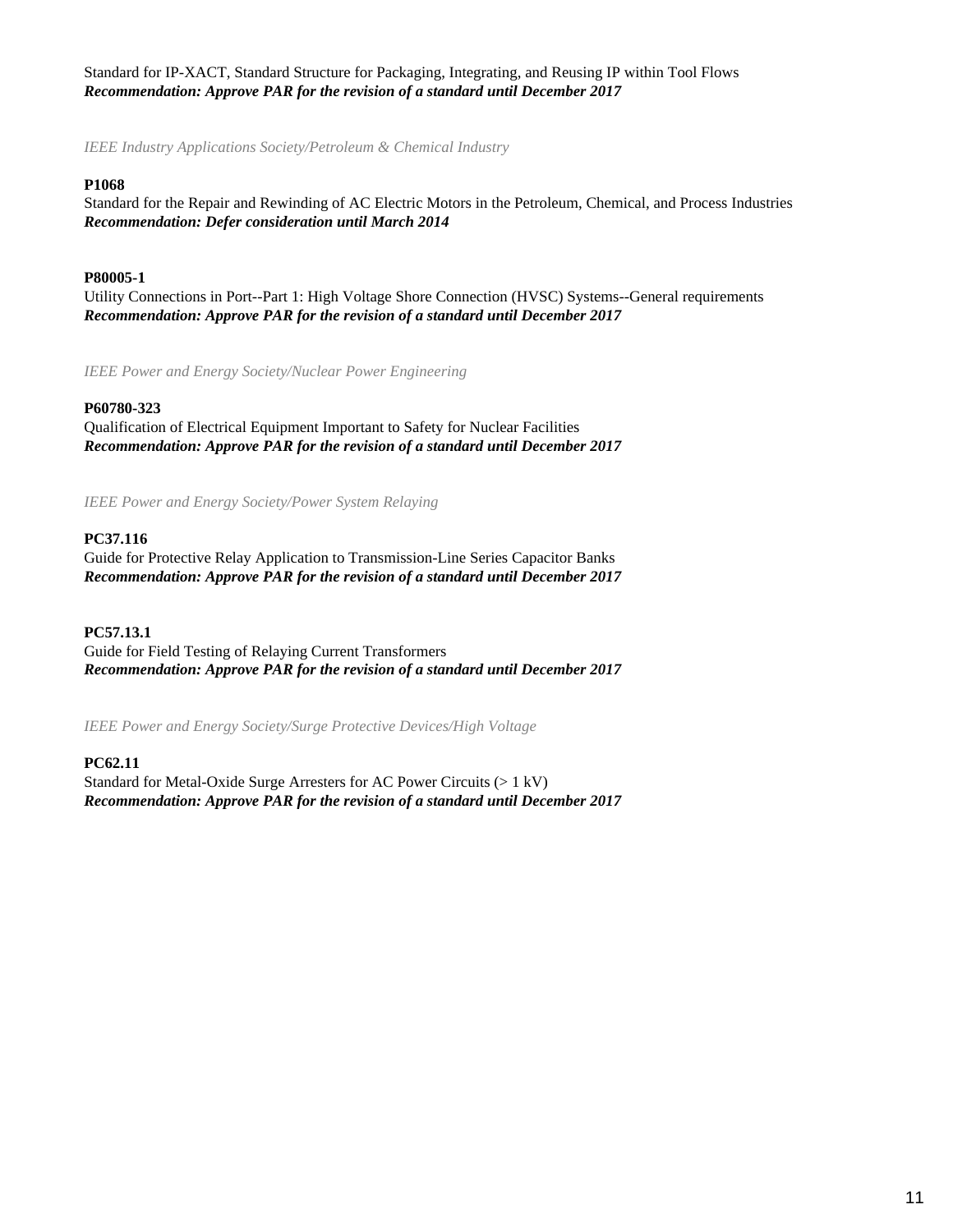# PARS FOR ADMINISTRATIVE WITHDRAWAL – DECEMBER 2013

**P211** (APS/P) Standard Definitions of Terms for Radio Wave Propagation (Revision PAR)

**P1805** (C/S2ESC) Guide for Requirements Capture Language (RCL) (New PAR)

**P45** (IAS/PCI) Recommended Practice for Electrical Installations on Ships (Revision PAR)

**P3001.1** (IAS/TBCC) Recommended Practice for the Planning of Industrial and Commercial Power **Systems** (New PAR)

**P1797** (PE/ED&PG) Guide for Design and Application of Solar Technology in Commercial Power Generating Stations (New PAR)

# **P1798** (PE/EM) Guide for Qualification and Type Tests for Partial Discharge (PD)-Free Electrical Insulation Systems Used in Rotating Electrical Machines Fed from Voltage (New PAR)

**P971** (PE/IC) Guide for the Installation and Removal of Power Cables Installed in Duct **Systems** (Revision PAR)

**P1659** (PE/IC) Guide for Connectors Used In Underground Cable Joints and Terminations for Voltages of 5 – 35 kV (New PAR)

**P323** (PE/NPE) Standard for Qualifying Class 1E Equipment for Nuclear Power Generating Stations and Nuclear Facilities (Revision PAR)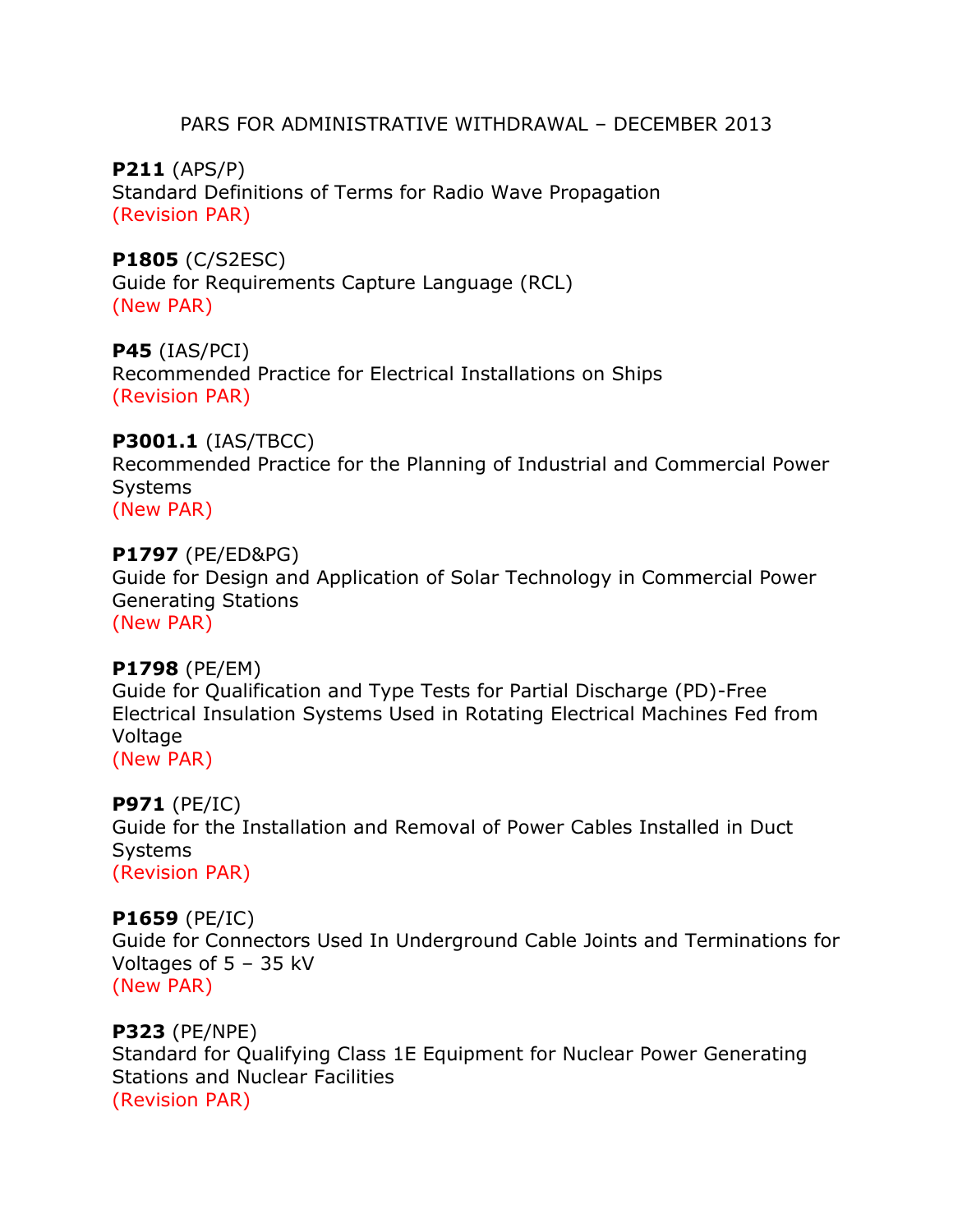# **PC62.41.2** (PE/SPD/LV)

Standard for Recommended Practice on Characterization of Surges in Low-Voltage (1000 V and less) AC Power Circuits (Revision PAR)

# **P1646** (PE/SUB)

Standard Communication Delivery Time Performance Requirements for Electric Power Substation Automation (Revision PAR)

# **P1806** (PE/T&D)

Guide for Placement of Overhead and Underground Switching and Overcurrent Protection Equipment (New PAR)

# **P1705** (SASB/SCC31)

Standard for Compliance Testing to Utility Industry Metering Communications Protocol Standards (New PAR)

# **P16** (VT/RTSC)

Standard for Electrical and Electronic Control Apparatus on Rail Vehicles (Revision PAR)

# **P1558-2004/Cor1** (VT/RTSC)

IEEE Standard for Software Documentation for Rail Equipment and Systems – Corrigendum 1: Coordination between IEEE Std 1558TM and recent changes to other software standards (New PAR)

# **P1627** (VT/RTSC)

Standard for Grounding Practices for DC Electrification Overhead Contact Systems, Including Application of Lightning Arresters, for Transit Systems (New PAR)

# **P1653.1** (VT/RTSC)

Standard for Traction Power Rectifier Transformers for Substation Applications up to 1500 Volts dc Nominal Output (New PAR)

# **P1653.5** (VT/RTSC)

Recommended Practice for Controlled Rectifiers for Traction Power Substation Applications